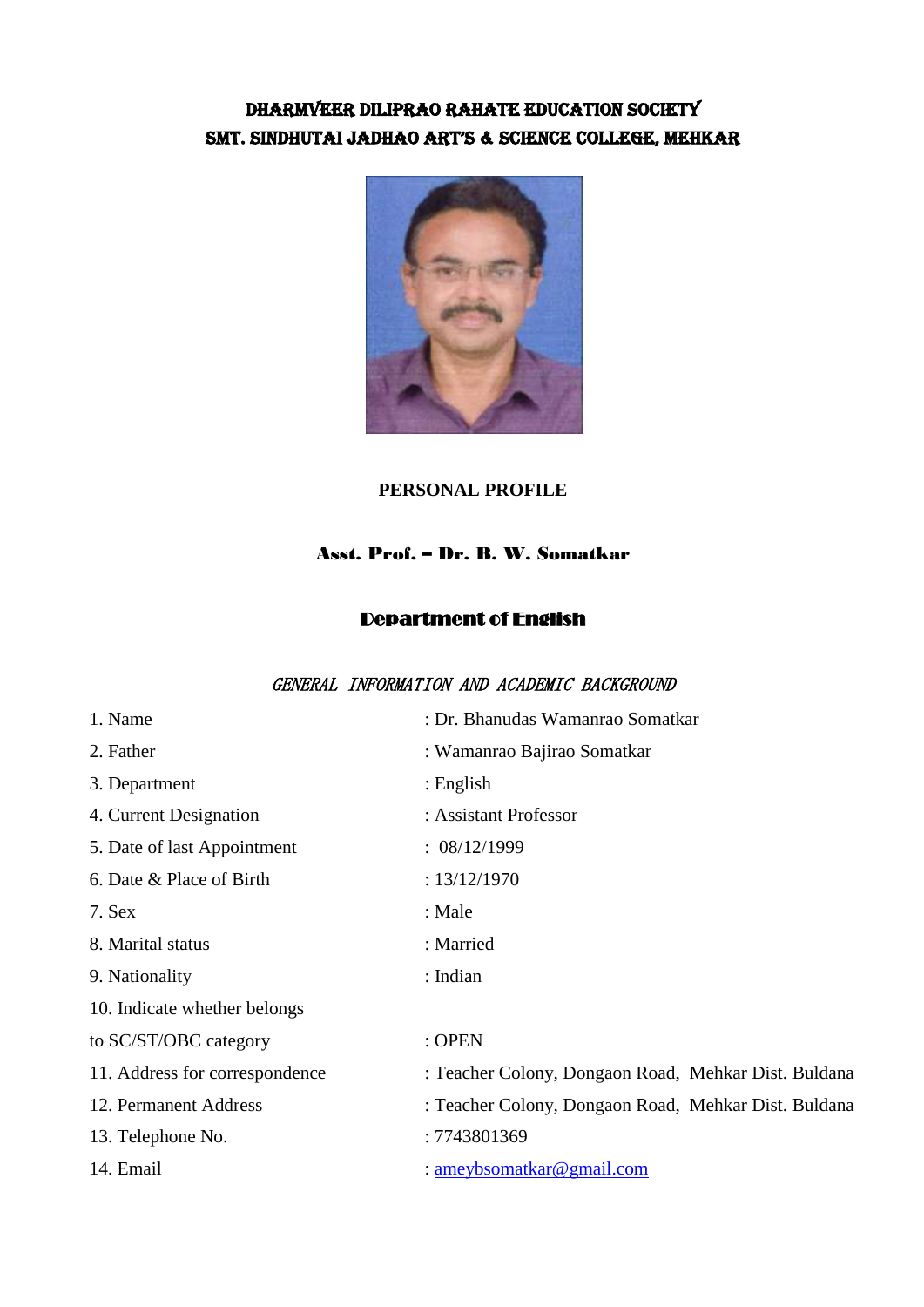#### **Academic Qualifications : (Metric onwards till post graduation)**

| Sr. | <b>Examination</b> | Name of the Board / | <b>Year of</b> | $%$ of       | Division /           |
|-----|--------------------|---------------------|----------------|--------------|----------------------|
| No. |                    | <b>University</b>   | <b>Passing</b> | <b>Marks</b> | <b>Class / Grade</b> |
|     |                    |                     |                | Obtain       |                      |
| .,  | S.S.C              | Nagpur Board        | 1986           | 51.85%       |                      |
| 2.  | H.S.C              | Nagpur Board        | 1988           | 45.50        |                      |
| 3.  | B.A.               | SGBAU, Amravati     | 1991           | 46.00%       |                      |
| 4.  | M.A.               | SGBAU, Amravati     | 1994           | 56.25%       |                      |

## **Research Degree :**

| Sr. | <b>Degrees</b> | <b>Title</b>                               | Date of   | <b>University</b> |
|-----|----------------|--------------------------------------------|-----------|-------------------|
| No. |                |                                            | Award     |                   |
|     | M.Phil         | Despair and Disillusionment in the Select  | Sep. 2009 |                   |
|     |                | Poetry of Emily Dickinson                  |           |                   |
|     | Ph.D           | Female Experiences in the Select Novels of | Jan. 2017 | SGBAU,            |
|     |                | Doris Lessing                              |           | Amravati          |

## **Posts held after appointment at this institution :**

| <b>Designation</b> | <b>Department</b> | Date of actual Joining |           | Grade     |
|--------------------|-------------------|------------------------|-----------|-----------|
|                    |                   | From                   | To        |           |
| Assistant          | English           | 08/12/1999             | Till date | Assistant |
| Professor          |                   |                        |           | Professor |

#### **Period of Teaching experience :** U.G. Classes – 20 years

### **Academic Staff College Orientation / Refresher Course attended :**

| <b>Name of the Course</b> | <b>Place</b>           | <b>Duration</b>      | <b>Sponsoring Agency</b> |
|---------------------------|------------------------|----------------------|--------------------------|
| <b>Refresher Course</b>   | CIEFL, Hyderabad       | 17.02.2004 to        | <b>UGC</b>               |
|                           |                        | 08.03.2004           |                          |
| <b>Orientation Course</b> | S. G. B. A. U.         | $01.10.2005$ to      | <b>UGC</b>               |
|                           | Amravati               | 28.10.2005           |                          |
| <b>Refresher Course</b>   | S. G. B. A. U.         | 09.03.2012 to        | UGC                      |
|                           | Amravati               | 30.03.32012          |                          |
| <b>Short Term Course</b>  | G. G. V. Bilaspur (CG) | 19/06/17 to 24/06/17 | UGC                      |

### **Attended National/International Level Conference / Seminar :**

| Sr. | Event      | National/International | <b>Organized by</b>   | <b>Theme</b>             | Date    |
|-----|------------|------------------------|-----------------------|--------------------------|---------|
| No. |            | <b>Level</b>           |                       |                          |         |
|     | Gazeteer:  | University Level       | Janta Arts & Commerce | $\overline{\phantom{a}}$ | 28 Nov. |
|     | Importance |                        | College, Malkapur     |                          | 2017    |
|     | and        |                        |                       |                          |         |
|     | Relevance  |                        |                       |                          |         |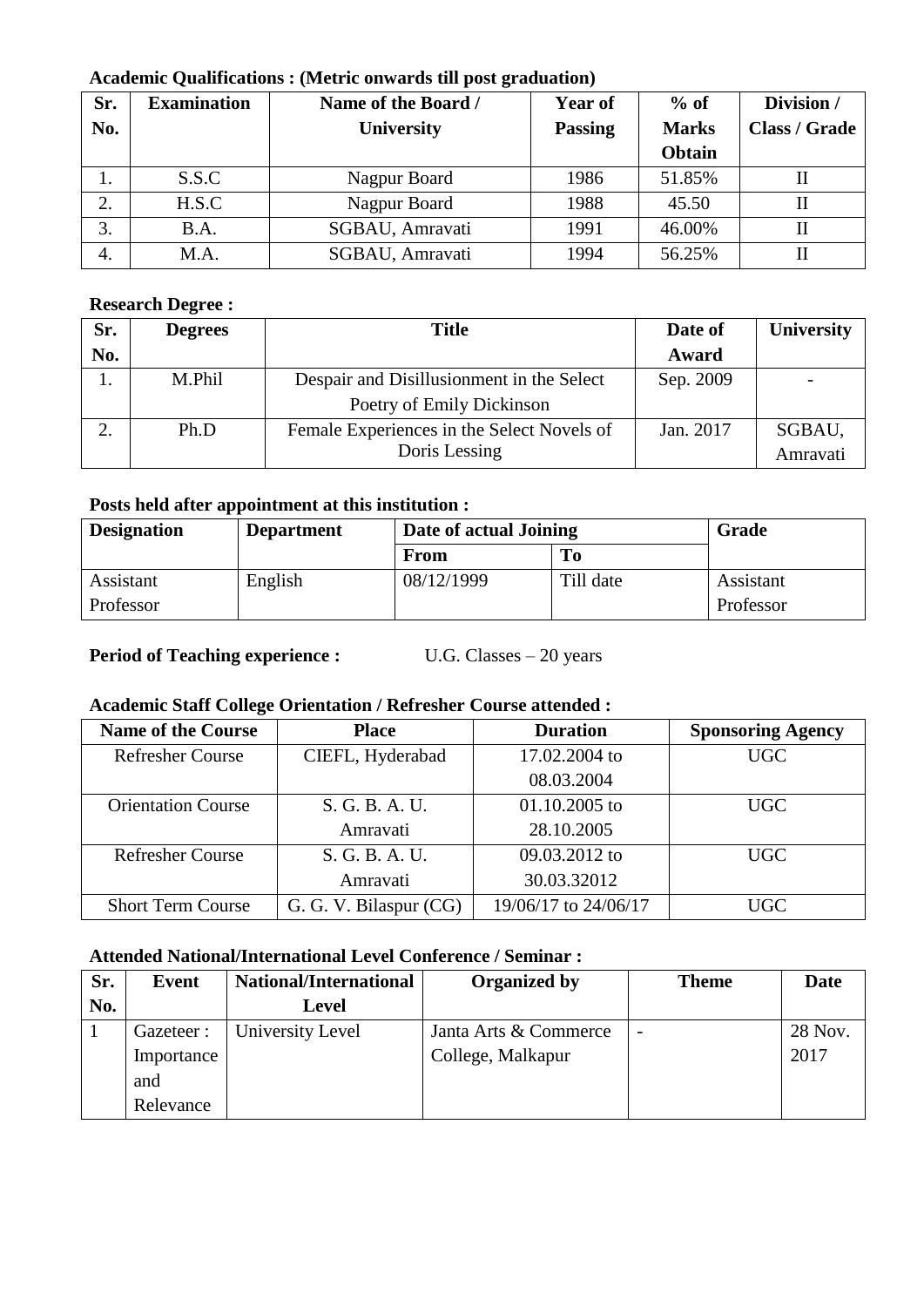## **Published Papers in Journals :**

| Sr.            | Titles with page nos.        | <b>Journals</b> | <b>Whether</b>      | <b>Period</b> | <b>ISSN/ISBN No.</b> |
|----------------|------------------------------|-----------------|---------------------|---------------|----------------------|
| N <sub>0</sub> |                              |                 | <b>Internationa</b> |               |                      |
| $\bullet$      |                              |                 | l/National/St       |               |                      |
|                |                              |                 | ate                 |               |                      |
|                | Use of ICT Tools in Teaching | Research        | International       | 2014-2015     | ISSN 2319-4979       |
|                | <b>English Languages</b>     | Journal         | Interdisciplin      |               | Special Issue to     |
|                |                              |                 | ary                 |               |                      |
| $\mathbf{1}$   | The Theme of Alienation in   | Pune            | International       | 2015-2016     | ISSN 2454-3454       |
|                | Anita Desai's Cry The        | Research        |                     |               | Vol. 1 Issue 3       |
|                | Peacock                      |                 |                     |               |                      |
| $\overline{2}$ | Perspectives on Death Theme  | Pune            | International       | 2015-2016     | ISSN 2454-3454       |
|                | in the Poetry of Emily       | Research        |                     |               | Vol. 2 Issue 3       |
|                | Dickinson                    |                 |                     |               |                      |
| 3              | A Perspectives on Indian     | E-Research      | International       | 2018-19       | ISSN 2348-7143       |
|                | Diaspora and Bharati         | Journal         |                     |               | Apr. 2019 Impact     |
|                | Mukherjee                    |                 |                     |               | factor 6.261 GIF     |
|                |                              |                 |                     |               | 0.676                |
| $\overline{4}$ | <b>Importance of English</b> | E-Research      | International       | Sep. 2019     | ISSN 2348-7143       |
|                | Languages                    | Journal         |                     |               | Impact factor        |
|                |                              |                 |                     |               | 6.625                |
|                |                              |                 |                     |               |                      |

# **Full Papers in Conference Proceedings :**

| Sr.            | <b>Title of the paper Presented</b> | <b>Details of</b>        | <b>Whether</b>            | <b>Date</b> | <b>ISSN/ISBN</b>         |
|----------------|-------------------------------------|--------------------------|---------------------------|-------------|--------------------------|
| No.            |                                     | <b>Conference</b>        | <b>International/Nati</b> |             | No.                      |
|                |                                     | <b>Publication</b>       | onal/State/College        |             |                          |
|                |                                     |                          | or University level       |             |                          |
| $\mathbf{1}$   | Teaching of English Poetry          | H.R. Patel Arts          | International             | $16-17$     | $\overline{\phantom{a}}$ |
|                |                                     | Mahila College,          |                           | Mar.        |                          |
|                |                                     | Shirpur                  |                           | 2015        |                          |
| $\overline{2}$ | Indian Diaspora: An                 | P.P. Mv, Shirsala        | UGC and BAMU,             | 28          | $\blacksquare$           |
|                | Overview                            |                          | Aurangabad                | Aug.        |                          |
|                |                                     |                          |                           | 2015        |                          |
| 3              | Multiculturalism and Its            | Prashant                 | <b>UGC</b> Sponsored      | $10 - 11$   | 978-93-                  |
|                | Emergence in Eng. Lit.              | Publication,             | International             | Sept.       | 85019-41-8               |
|                |                                     | Jalgaon                  |                           | 2015        |                          |
| $\overline{4}$ | Challenges and Issue of             | S.E.S. College,          | International             | 08          |                          |
|                | Higher Education in India           | Jalgaon                  |                           | Oct.        |                          |
|                |                                     |                          |                           | 2016        |                          |
| 5              | The Analysis of Father $-$ Son      | Deogiri College,         | <b>UGC</b> Sponsored      | $17 - 18$   | 978-81-                  |
|                | <b>Relationship in Mark Twains</b>  | Aurangabad               | National                  | Feb.        | 924148-5-5               |
|                | Novels The Adventure of             |                          |                           | 2017        |                          |
|                | <b>Hucklebery Finns</b>             |                          |                           |             |                          |
| 6              | Impact of ICT in Education          | $\overline{a}$           | National                  | March       | $\overline{a}$           |
|                |                                     |                          |                           | 2017        |                          |
| $\overline{7}$ | Quest for Identity in the           | $\overline{\phantom{a}}$ | International             | $02-08$     | 2448-7143                |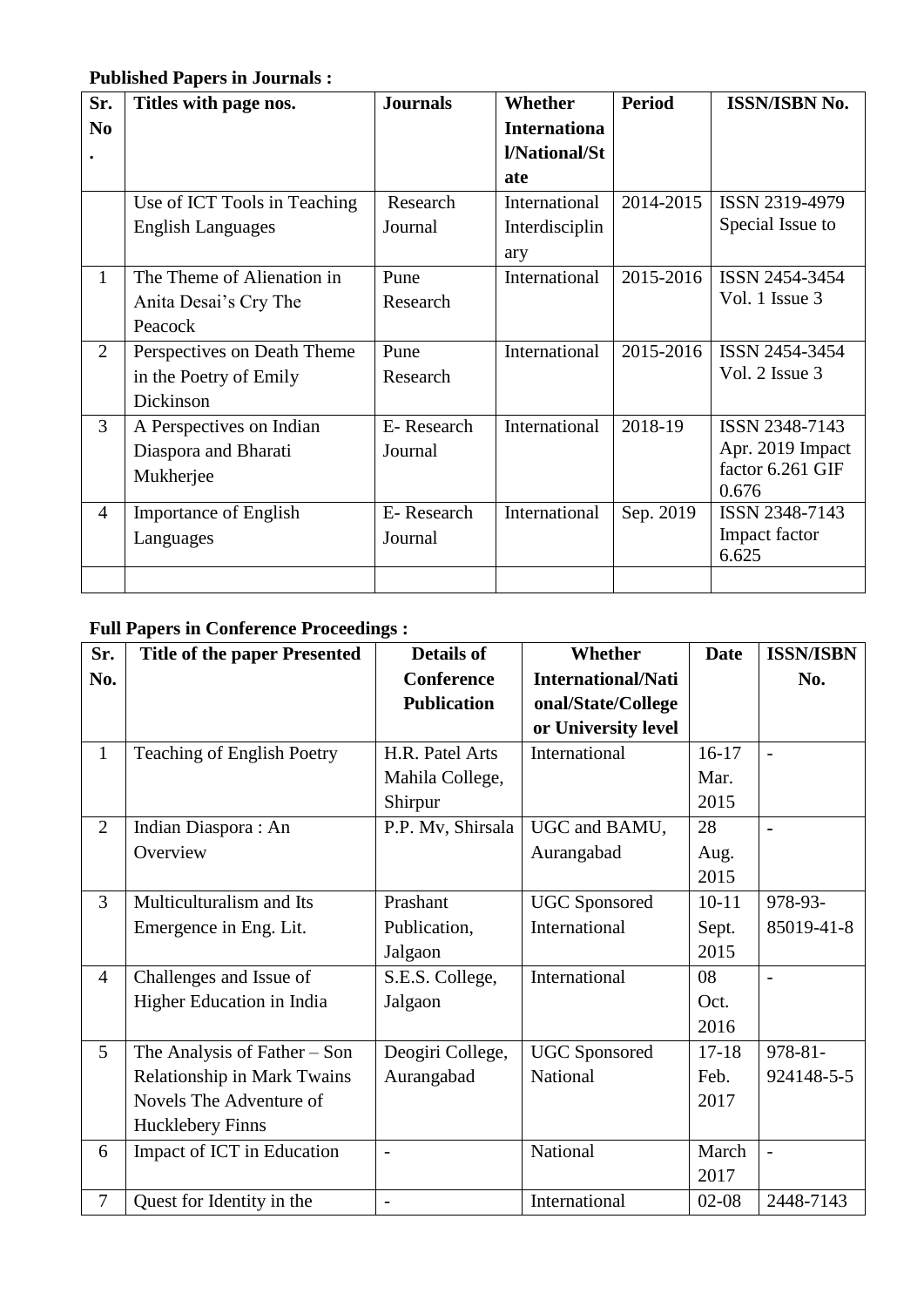|   | Novels of Bharati Mukherjee  |              | Conclave, Bangkok  | May   |  |
|---|------------------------------|--------------|--------------------|-------|--|
|   |                              |              |                    | 2018  |  |
| 8 | Use of ICT in Teaching Lit.  | H D College, | <b>State Level</b> |       |  |
|   | and Social Science           | Pune         |                    |       |  |
|   | <b>Importance of English</b> |              | National           | 25    |  |
|   | Language                     |              |                    | Sept. |  |
|   |                              |              |                    | 2019  |  |

### **Book Published as single author or as editor :**

| Sr.            | <b>Period</b> | Titles with page nos.        | Type of Books &   | <b>Publisher</b>  | No. of Co- | <b>Whether</b> |
|----------------|---------------|------------------------------|-------------------|-------------------|------------|----------------|
| N <sub>0</sub> |               |                              | <b>Authorship</b> | $\boldsymbol{\&}$ | authors    | <b>You are</b> |
|                |               |                              |                   | <b>ISSN/ISBN</b>  |            | the main       |
|                |               |                              |                   | No.               |            | author         |
| 1              | 2013          | <b>American Prose</b>        | Chandralok        | <b>ISBN 978-</b>  |            | Main           |
|                |               | Literature                   | Prakashan, Kanpur | 93-82358-         |            | Author         |
|                |               |                              |                   | $14-5$            |            |                |
| $\overline{2}$ | 2013          | Concise History of           | Garima Prakashan, | <b>ISBN 978-</b>  |            | Main           |
|                |               | <b>British Literature</b>    | Kanpur            | 93-82730-         |            | Author         |
|                |               |                              |                   | $02-6$            |            |                |
| 3              | 2013          | English Language             | Gaurav Books,     | <b>ISBN 978-</b>  |            | Main           |
|                |               | and Lit. in 21 <sup>st</sup> | Kanpur            | 81-925814-        |            | Author         |
|                |               | Century                      |                   | $1-5$             |            |                |
| 4              | 2016          | An Introduction to           | ABS Books, New    | <b>ISBN 978-</b>  |            | Main           |
|                |               | English Novel                | Delhi             | 93-86088-         |            | Author         |
|                |               |                              |                   | $00-0$            |            |                |

## **S.G.B. Amravati University Examination work as a office- in charge / Co- office in charge/Invigilation**

| Sr.            | Exam        | Work                  | <b>Place</b>                            |
|----------------|-------------|-----------------------|-----------------------------------------|
| No.            |             |                       |                                         |
|                | Summer 2017 | Viva-Voce B.A.III     | Late. B.S. College, Sakharkheda         |
| $\overline{2}$ | Summer 2017 | Co-officer            | M.E.S. College, Mehkar                  |
| 3              | Summer 2017 | Work as a Paper       | SGBAU, Amravati                         |
|                |             | Setter for B.A II     |                                         |
|                |             | Compulsory Eng.       |                                         |
| $\overline{4}$ | Winter 2018 | Viva-Voce B.A.III     | M.E.S. College, Mehkar                  |
| 5              | Summer 2018 | Sanchalan Pramukh     | Saraswati Arts, Comm. & Sci. College,   |
|                |             |                       | Janephal                                |
| 6              | Summer 2018 | Co-officer            | Late. Ku. D.K. Banmeru Science College, |
|                |             |                       | Lonar                                   |
| 7              | Summer 2018 | Viva-Voce B.A.III     | Late. B.S. College, Sakharkheda         |
| 8              | Winter 2019 | <b>Subject Expert</b> | Late. Pushpadevi Patil Arts & Science   |
|                |             | 29.09.2019            | Risod                                   |